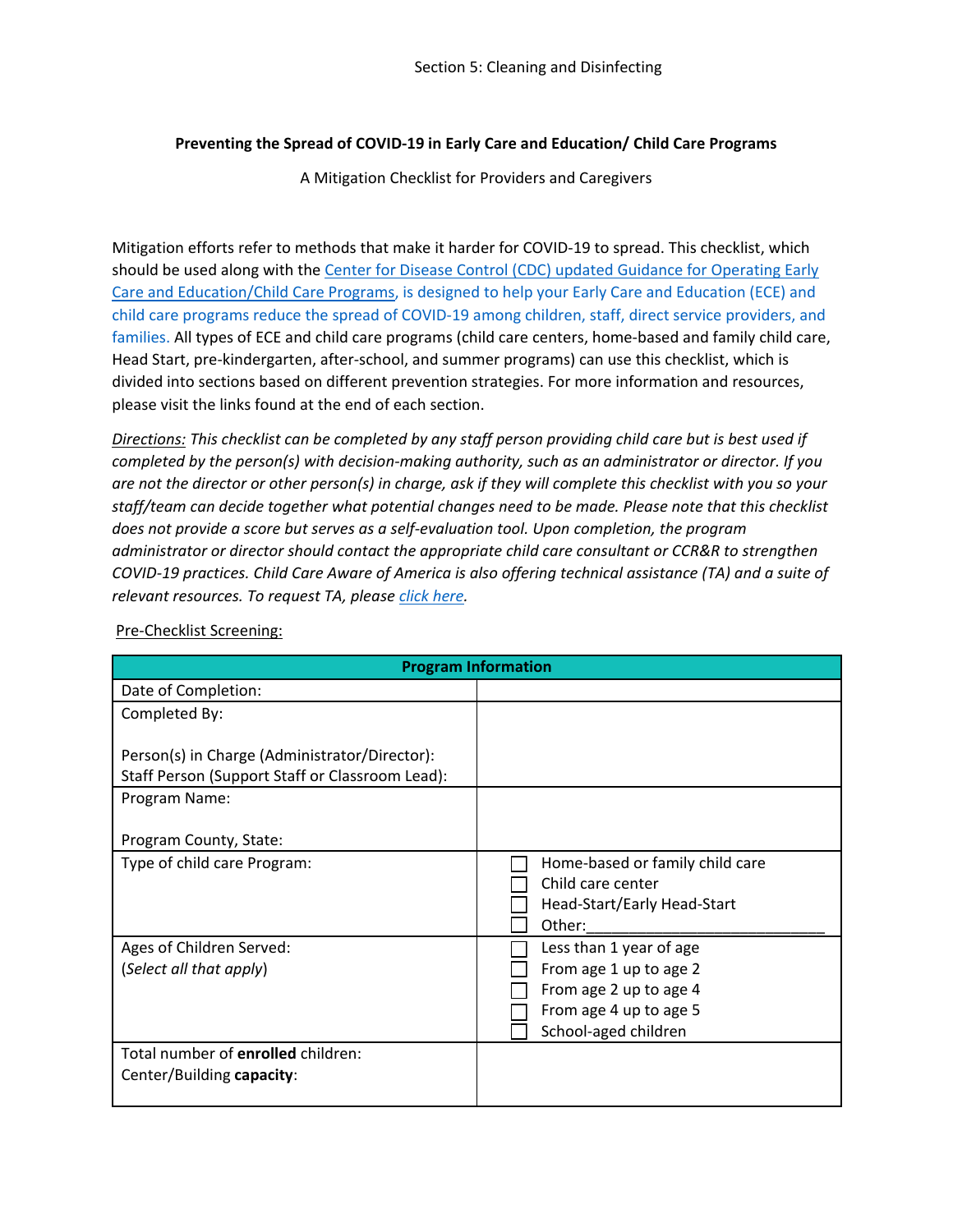| Average number of attending children:                                                 |                          |  |  |  |
|---------------------------------------------------------------------------------------|--------------------------|--|--|--|
| (Calculate average over a 4-week period)                                              |                          |  |  |  |
| Total number of available classrooms/child-                                           |                          |  |  |  |
| occupied spaces:                                                                      |                          |  |  |  |
| Total number of in-use classrooms/child-                                              |                          |  |  |  |
| occupied spaces:                                                                      |                          |  |  |  |
|                                                                                       |                          |  |  |  |
| Service capacity of your child care facility:                                         |                          |  |  |  |
| (Capacity facility is licensed for)                                                   |                          |  |  |  |
|                                                                                       | <b>Staff Information</b> |  |  |  |
| Total Number of:                                                                      |                          |  |  |  |
| <b>Full-Time Staff:</b>                                                               |                          |  |  |  |
| Part-Time Staff:                                                                      |                          |  |  |  |
| Administrative/Office Staff:                                                          | $A/O:$                   |  |  |  |
| Other/Support Staff:                                                                  | Other:                   |  |  |  |
| Do staff travel between programs/sister-                                              |                          |  |  |  |
| programs or buildings?                                                                |                          |  |  |  |
| (If Yes, please describe how often)                                                   |                          |  |  |  |
| <b>Program Points of Contact (POC)</b>                                                |                          |  |  |  |
| For child care homes and similar smaller ECE spaces, please list as most appropriate. |                          |  |  |  |
| COVID-19 Coordinator                                                                  | Name:                    |  |  |  |
|                                                                                       | Email:                   |  |  |  |
|                                                                                       | Phone Number:            |  |  |  |
| <b>Facility Maintenance</b>                                                           | Name:                    |  |  |  |
|                                                                                       | Email:                   |  |  |  |
|                                                                                       | Phone Number:            |  |  |  |
| Local Public Health Agency OR child care                                              | Name:                    |  |  |  |
| Consultant                                                                            | Email:                   |  |  |  |
|                                                                                       | Phone Number:            |  |  |  |
|                                                                                       |                          |  |  |  |
| State Public Health Agency (Regional Specialist)                                      | Name:                    |  |  |  |
|                                                                                       | Email:                   |  |  |  |
|                                                                                       | Phone Number:            |  |  |  |
| <b>Community Information</b>                                                          |                          |  |  |  |
| Are you familiar with using local/state COVID-19                                      | Yes                      |  |  |  |
| websites to find regularly updated information?                                       | No                       |  |  |  |
| Does your ECE program direct families and staff                                       |                          |  |  |  |
| to a COVID-19 testing facility?                                                       |                          |  |  |  |
| (If yes, please provide facility information)                                         |                          |  |  |  |
| <b>Additional Information:</b>                                                        |                          |  |  |  |
|                                                                                       |                          |  |  |  |
|                                                                                       |                          |  |  |  |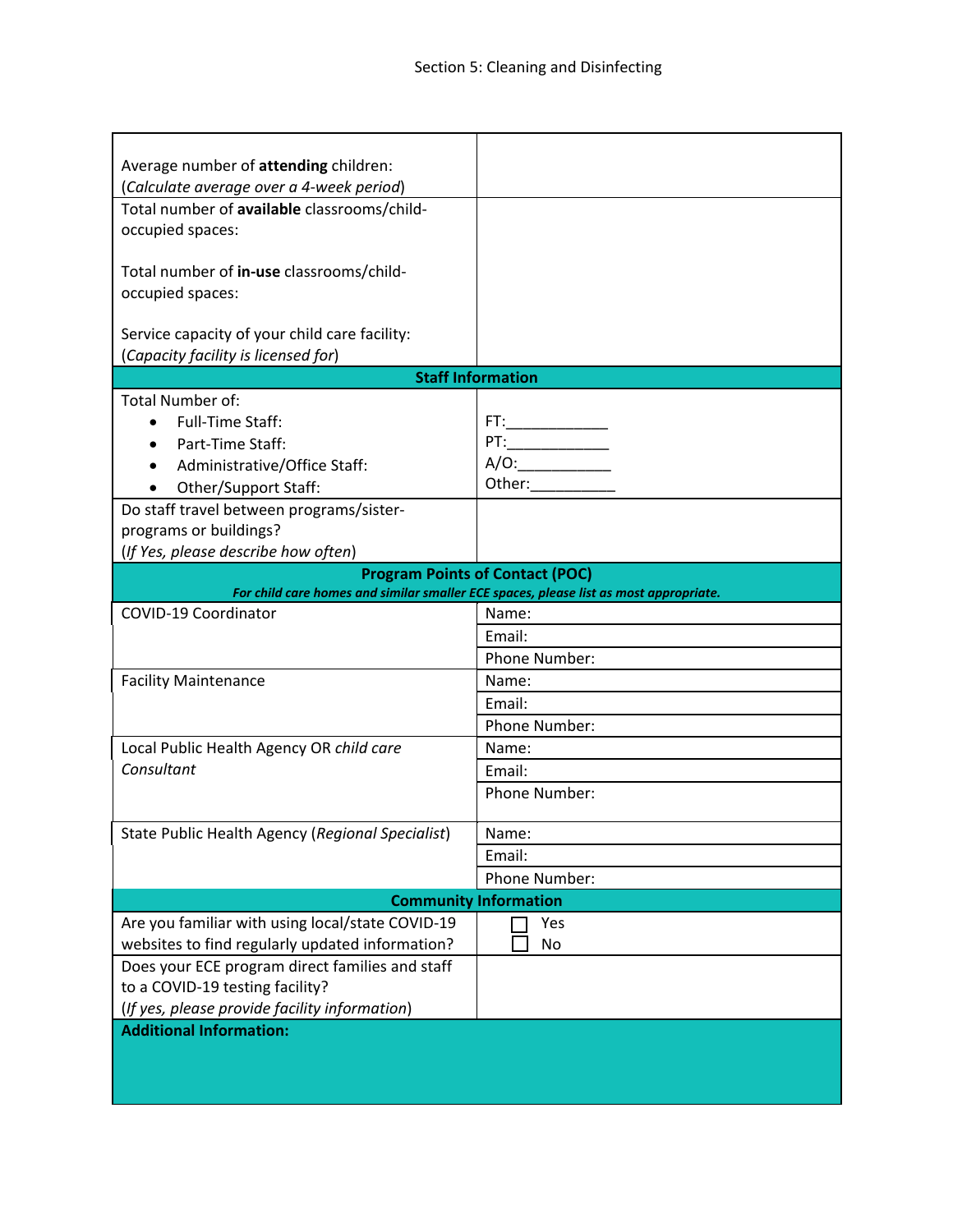## **Section 5: Cleaning and Disinfecting**

a. Are staff properly trained on the EPA's *Six Steps for Safe and Effective Disinfectant Use*?

|    | Yes                                                                                                                                                            | No | Unsure                                                                                                                                                                                        |
|----|----------------------------------------------------------------------------------------------------------------------------------------------------------------|----|-----------------------------------------------------------------------------------------------------------------------------------------------------------------------------------------------|
| b. | Does the facility have a written cleaning and disinfecting routine?                                                                                            |    |                                                                                                                                                                                               |
|    | Yes                                                                                                                                                            | No | Unsure                                                                                                                                                                                        |
| c. | Does the facility have a janitorial service routinely clean and disinfect once children and staff<br>have left the building?                                   |    |                                                                                                                                                                                               |
|    | Yes                                                                                                                                                            | No | Unsure                                                                                                                                                                                        |
| d. | Is the cleaning checklist monitored or reviewed for completion?                                                                                                |    |                                                                                                                                                                                               |
|    | Yes                                                                                                                                                            | No | Unsure                                                                                                                                                                                        |
| е. | each use?                                                                                                                                                      |    | If your program utilizes transport vehicles, such as buses or vans, do staff disinfect them after                                                                                             |
|    | Yes                                                                                                                                                            | No | Unsure                                                                                                                                                                                        |
| а. | Do you wait at least 24 hours before cleaning and disinfecting any areas, items, or equipment<br>used by a sick person?                                        |    |                                                                                                                                                                                               |
|    | Yes                                                                                                                                                            | No | Unsure                                                                                                                                                                                        |
| b. | If you can't wait at least 24 hours before cleaning and disinfecting any areas, items, or<br>equipment used by a sick person, do you wait as long as possible? |    |                                                                                                                                                                                               |
|    | Yes                                                                                                                                                            | No | Unsure                                                                                                                                                                                        |
| c. |                                                                                                                                                                |    | In areas that cannot be cleaned after 24 hours after exposure, is the ventilation in the area<br>increased/enhanced (i.e. running a fan overnight or opening windows for an extended period)? |
|    | Yes                                                                                                                                                            | No | Unsure                                                                                                                                                                                        |
|    |                                                                                                                                                                |    |                                                                                                                                                                                               |

## Resources & Guidance:

- 1. CDC's recommendations on [cleaning and disinfecting](https://www.cdc.gov/coronavirus/2019-ncov/community/disinfecting-building-facility.html) your facility.
- 2. Review [EPA's 6 Steps for Safe and Effective Disinfectant Use.](https://www.epa.gov/coronavirus/six-steps-safe-effective-disinfectant-use)
- 3. [Examples](https://nrckids.org/files/appendix/AppendixK.pdf) of developing a schedule for routine cleaning.
- 4. [Cleaning and sanitizing objects intended for the mouth](https://nrckids.org/CFOC/Database/3.3.0.3) from Caring for Our Children (CFOC).
- 5. [Cleaning and sanitizing toys](https://nrckids.org/CFOC/Database/3.3.0.2) guidance from CFOC.
- 6. [CDC's guide](https://www.cdc.gov/coronavirus/2019-ncov/community/organizations/disinfecting-transport-vehicles.html) on cleaning and disinfecting non-emergency transport vehicles.
- 7. Cleaning and disinfecting [best practices from EPA.](https://www.epa.gov/sites/production/files/2021-04/documents/cleaning-disinfecting-one-pager.pdf)